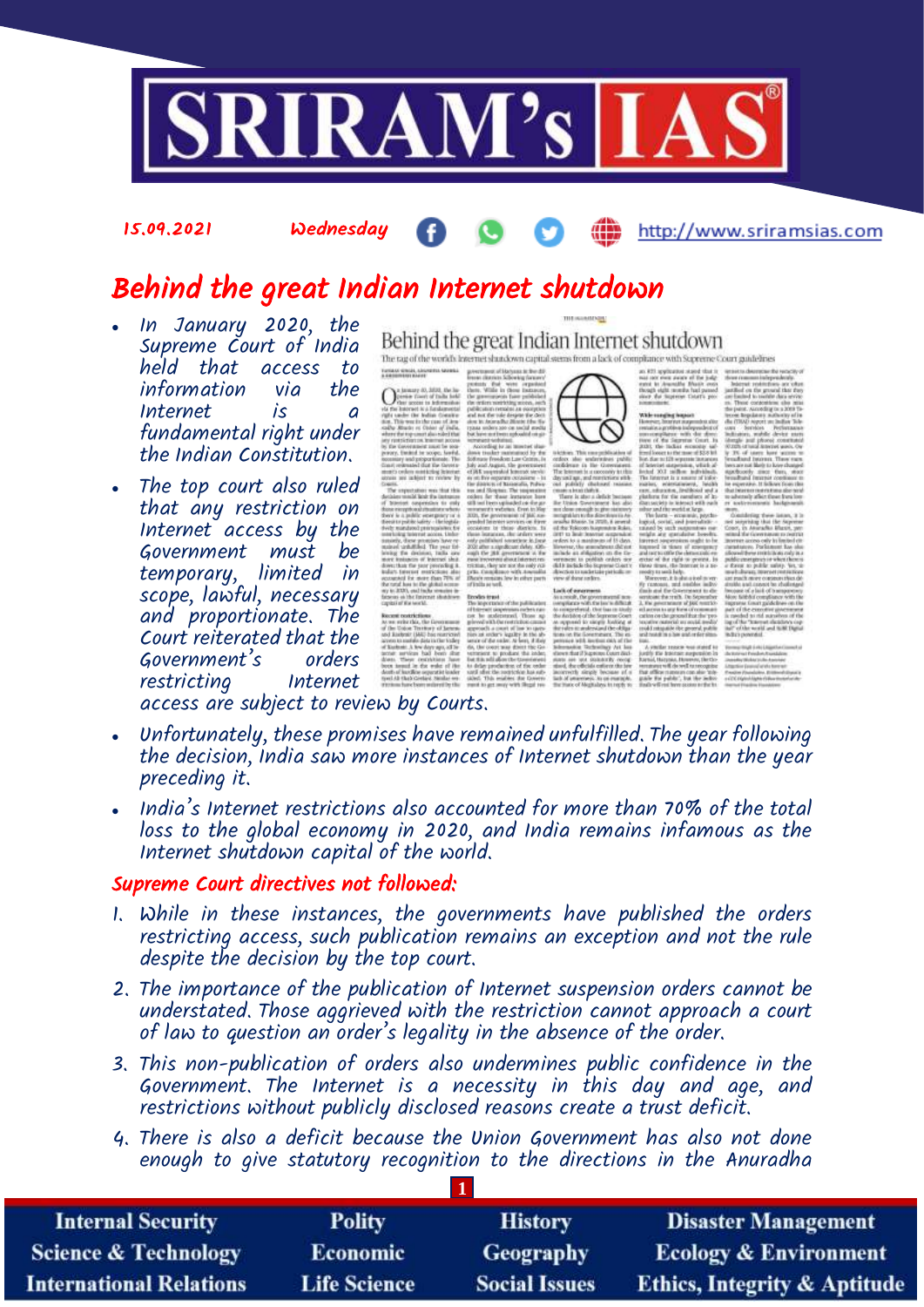

### 15.09.2021 Wednesday

Bhasin case. In 2020, it amended the Telecom Suspension Rules, 2017 to limit Internet suspension orders to a maximum of 15 days.

5. However, the amendment did not include an obligation on the Government to publish orders nor did it include the Supreme Court's direction to undertake periodic review of these orders.

# Wide-ranging impact

1. However, Internet suspension also remains a problem independent of non-compliance with the directions of the Supreme Court. In 2020, the Indian economy suffered losses to the tune of \$2.8 billion due to 129 separate



http://www.sriramsias.com

instances of Internet suspension, which affected 10.3 million individuals.

- 2. The Internet is a source of information, entertainment, health care, education, livelihood and a platform for the members of Indian society to interact with each other and the world at large.
- 3. The harm  $-$  economic, psychological, social, and journalistic  $-$  caused by such suspensions outweighs any speculative benefits.
- 4. Internet suspensions ought to be imposed in times of emergency and not to stifle the democratic exercise of the right to protest. In those times, the Internet is a necessity to seek help.
- 5. Moreover, it is also a tool to verify rumours and enables individuals and the Government to disseminate the truth.
- 6. Internet restrictions are often justified on the ground that they are limited to mobile data services. These contentions also miss the point. According to a 2019 Telecom Regulatory Authority of India (TRAI) report on Indian Telecom Services Performance Indicators, mobile device users (dongle and phone) constituted 97.02% of total Internet users.
- 7. Only 3% of users have access to broadband Internet. These numbers are not likely to have changed significantly since then, since broadband Internet continues to be expensive. It follows from this that Internet

| <b>Internal Security</b>        | <b>Polity</b>       | <b>History</b>       | <b>Disaster Management</b>              |
|---------------------------------|---------------------|----------------------|-----------------------------------------|
| <b>Science &amp; Technology</b> | <b>Economic</b>     | Geography            | <b>Ecology &amp; Environment</b>        |
| <b>International Relations</b>  | <b>Life Science</b> | <b>Social Issues</b> | <b>Ethics, Integrity &amp; Aptitude</b> |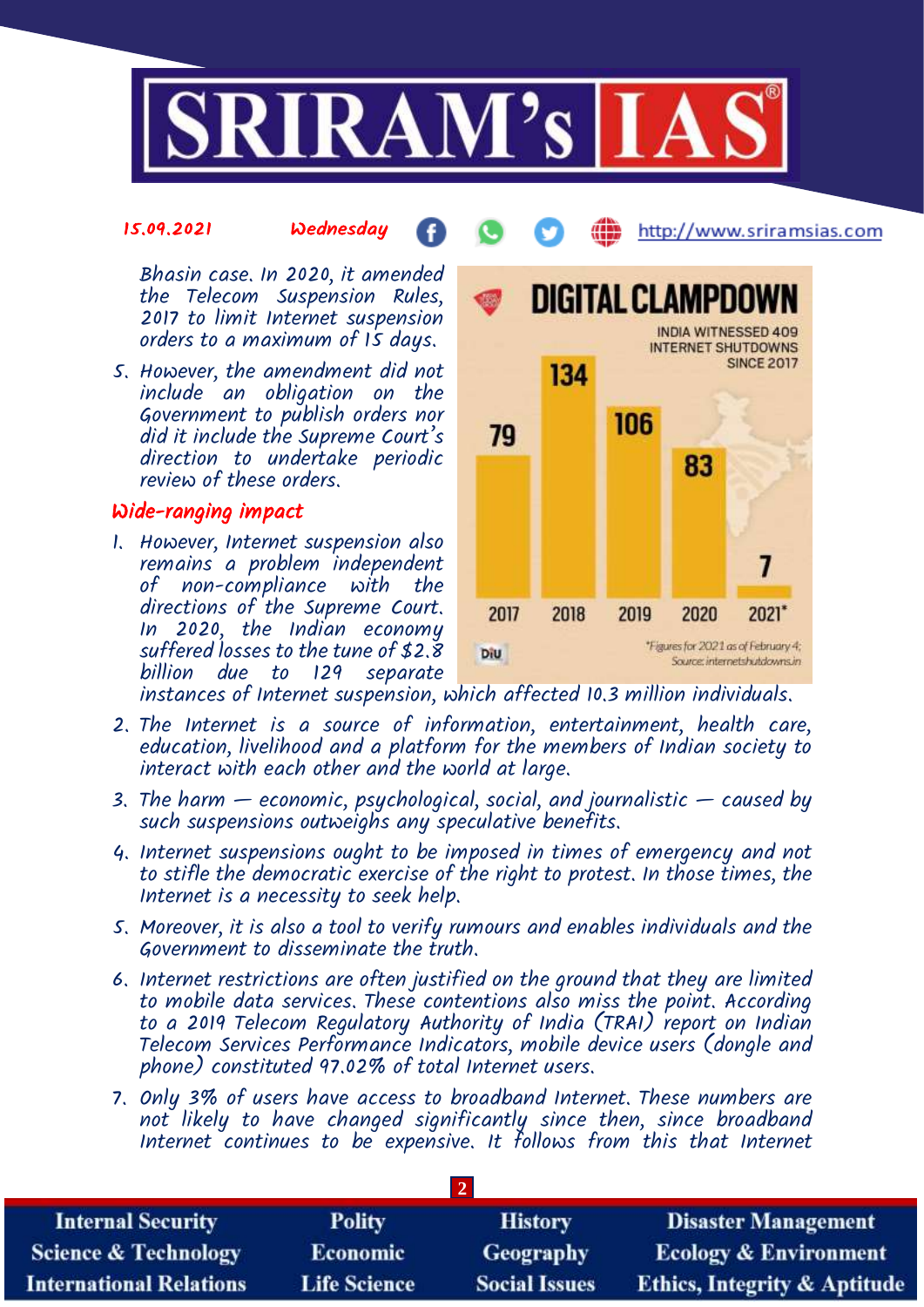

restrictions also tend to adversely affect those from lower socio-economic backgrounds more.

Considering these issues, it is not surprising that the Supreme Court, in Anuradha Bhasin, permitted the Government to restrict Internet access only in limited circumstances. Parliament has also allowed these restrictions only in a public emergency or when there is a threat to public safety. Yet, to much dismay, Internet restrictions are much more common than desirable and cannot be challenged because of a lack of transparency.

# Partners in the Indo-Pacific

15.09.2021 Wednesday

India and Australia have completed one year of their Comprehensive Strategic Partnership and their bond is deepening. The  $2+2$ <sup>5</sup> dialogue between India and Australia will provide substance to an already meaningful partnership

### The positive trajectory of relations

- 1. There is a growing convergence of views on geo-strategic and geo-economic issues backed by a robust people-topeople connection.
- 2. Further, the elevation of their  $2+2$ Foreign and Defence Secretaries' Dialogue to the ministerial level emphasises the positive trajectory of their transforming relations. There is a growing convergence of views<br>
issues backed by a robust people-to-<br>
issues backed by a robust people-to-<br>
representation of their '2+2'<br>
Foreign and befence Secretaries'<br>
Foreign and befence Secretaries'<br>
Dialog
- 3. Both countries have an enduring interest in a free, open, inclusive and rule-based Indo-Pacific region. It includes stability and freedom of navigation for all nations in the region.
- 4. They have also stepped up security dialogue with key partner countries to deepen coordination in areas where security interests are mutual. The

# step in this direction.

| <b>Internal Security</b>        | <b>Polity</b>       | <b>History</b>       | <b>Disaster Management</b>              |
|---------------------------------|---------------------|----------------------|-----------------------------------------|
| <b>Science &amp; Technology</b> | <b>Economic</b>     | Geography            | <b>Ecology &amp; Environment</b>        |
| <b>International Relations</b>  | <b>Life Science</b> | <b>Social Issues</b> | <b>Ethics, Integrity &amp; Aptitude</b> |

### THE SUBJENDE Partners in the Indo-Pacific

æ

The 2-2 dialogue between India and Australia will provide substance to an already meaningful partnership



A fow days ago, indicts Defence Minister and finiture and finite<br>rual Affairs Minister held the inangural  $2\nu2^*$  talks with their<br> $A$  mitualisations continue and incommutations of the<br>process target steps to implement t

 $\label{eq:20}$  imply<br>the proton partitic growth in recent years are must<br>able growth in recent years 1970 wears and the behavior of the limit<br>in coronary is that a bifurce in the state of the limits extended in the<br> $14.4$  bif

http://www.sriramsias.com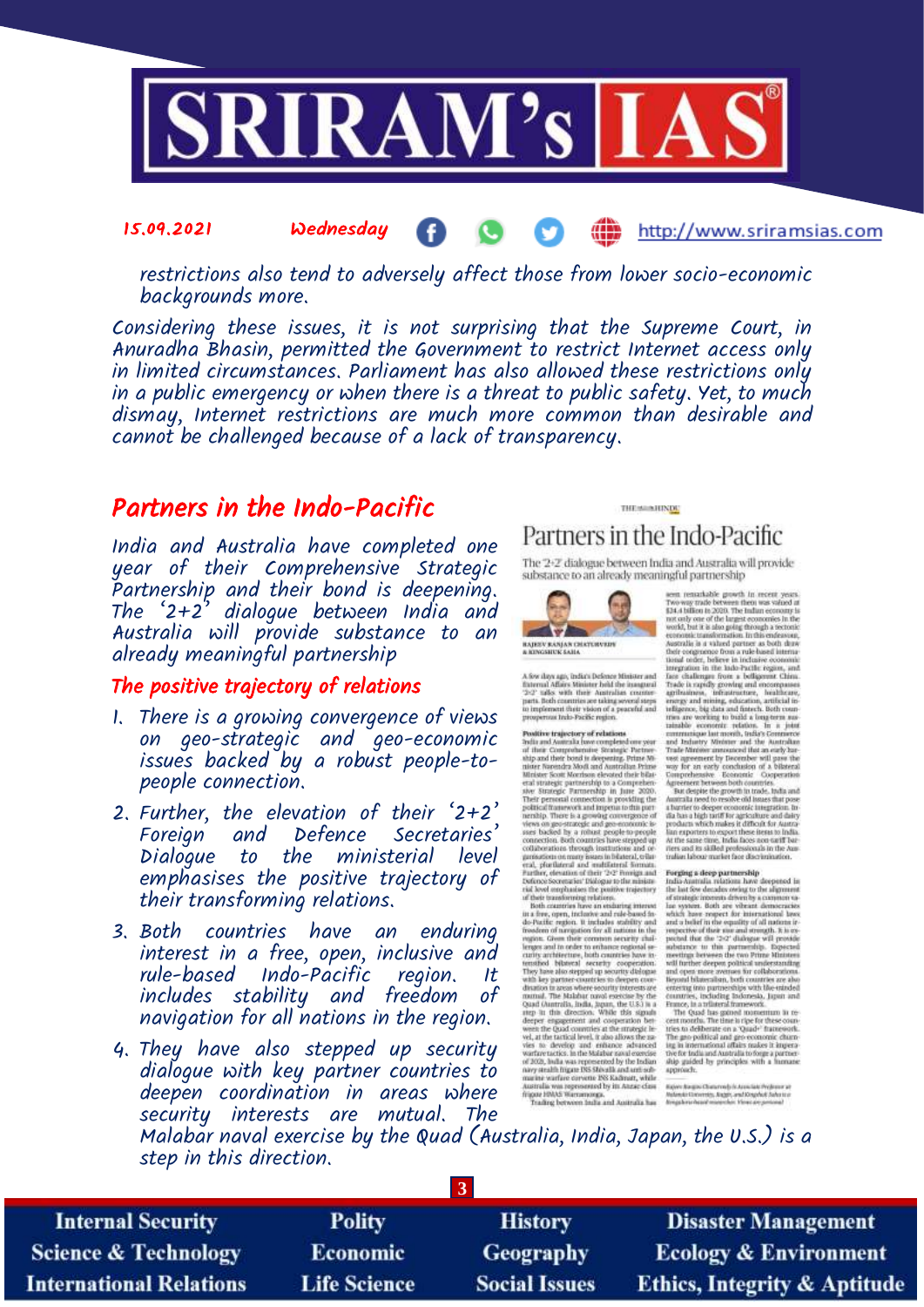

### 15.09.2021 Wednesday æ http://www.sriramsias.com

5. While this signals deeper engagement and cooperation between the Quad countries at the strategic level, at the tactical level, it also allows the navies to develop and enhance advanced warfare tactics.

## Trade relations:

- 1. Two-way trade between them was valued at \$24.4 billion in 2020. The Indian economy is not only one of the largest economies in the world, but it is also going through a tectonic economic transformation.
- 2. In this endeavour, Australia is a valued partner as both draw their congruence from a rule-based international order, believe in inclusive economic integration in the Indo-Pacific region, and face challenges from a belligerent China.
- 3. Both countries are working to build a long-term sustainable economic relation.

## Challenges:

- 1. But despite the growth in trade, India and Australia need to resolve old issues that pose a barrier to deeper economic integration.
- 2. India has a high tariff for agriculture and dairy products which makes it difficult for Australian exporters to export these items to India. At the same time, India faces non-tariff barriers and its skilled professionals in the Australian labour market face discrimination.

## Forging a deep partnership

- 1. It is expected that the '2+2' dialogue will provide substance to this partnership. Expected meetings between the two Prime Ministers will further deepen political understanding and open more avenues for collaborations.
- 2. Beyond bilateralism, both countries are also entering into partnerships with like-minded countries, including Indonesia, Japan and France, in a trilateral framework.
- 3. The Quad has gained momentum in recent months. The time is ripe for these countries to deliberate on a 'Quad+' framework.

The geo-political and geo-economic churning in international affairs makes it imperative for India and Australia to forge a partnership guided by principles with a humane approach.

| $\overline{\mathbf{4}}$         |                     |                      |                                         |
|---------------------------------|---------------------|----------------------|-----------------------------------------|
| <b>Internal Security</b>        | <b>Polity</b>       | <b>History</b>       | <b>Disaster Management</b>              |
| <b>Science &amp; Technology</b> | <b>Economic</b>     | <b>Geography</b>     | <b>Ecology &amp; Environment</b>        |
| <b>International Relations</b>  | <b>Life Science</b> | <b>Social Issues</b> | <b>Ethics, Integrity &amp; Aptitude</b> |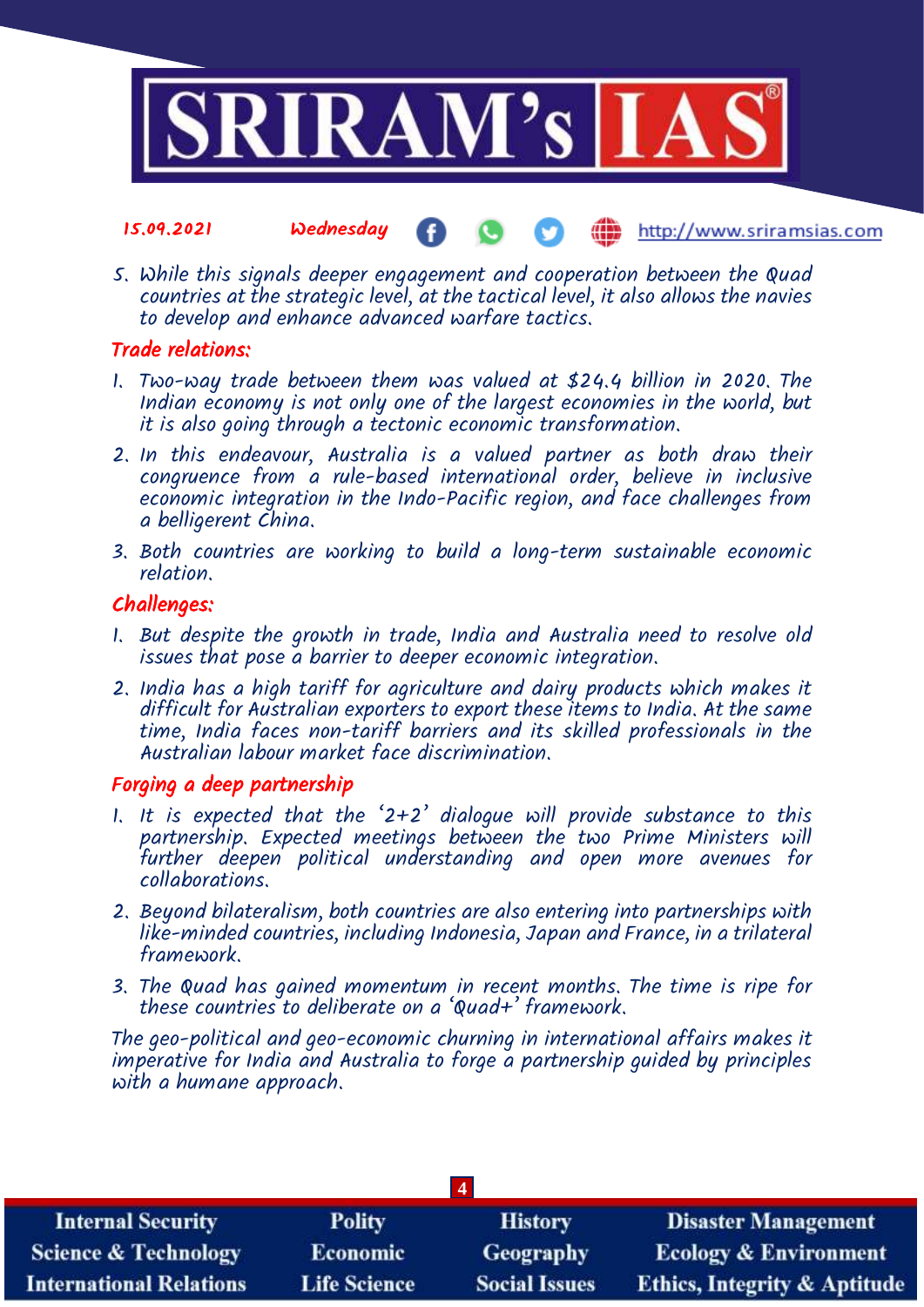

15.09.2021 Wednesday

# Powering ahead in the future

### New Energy in E-vehicle segment:

- 1. Several things are going right regarding two-wheeler electrification in India. First, the government increased the FAME-II incentives for electric two-wheelers (E2W) to ₹15,000/kWh.
- 2. Second, more States such as Gujarat and Maharashtra have announced State-level electric vehicle incentives as part of their State policies.
- 3. Third, many startups are launching new electric two-wheeler models.
- 4. We know that the total cost of ownership of E2W is already competitive with petrol twowheelers thanks to generous state and national incentives, and petrol prices being above ₹100/litre.

### Challenges:

- 1. As a result, E2W sales in India are likely to at least double in 2021 compared with 2020 levels. Yet, even if that happens, E2Ws will account for less than a per cent of new twowheeler sales.
- 2. This is in part because the industry leaders offer only two electric models between them, and only in a handful of cities.

### Overcoming manufacturer reluctance:

1. The most active electric vehicle markets of the world have overcome this reluctance companies to make and sell electric vehicles in two ways.

### THE SUMMINDE

### Powering ahead in the future

We can ensure that manufacturers overcome their reluctance to enter the electric vehicles market

### AND BANDIVARIOUSE

ways. The first in so scattlide a zero the<br>sign and some symmation vehicles of EUV could permission vehicles of<br>EUV could principal permitted and the symmatic symmatic symmatic symmatic<br>graphs of the symmatic symmatic cer

foompared with BipOo-him in 2020-21), our research shows the cost<br>effective matter than could be as high factor matter and the state in<br> $100\,$  for electric monotropics and the state in the<br>state solution of the electric

http://www.sriramsias.com

Away (handbouletier in the possenger which programme density and Judge director at the function of the Church of Gauss

**Rov** 

HEAVY INDUSTRIES

A Big Push Towards PM's Vision of **Sustainable Transportation** under FAME Scheme are

### **FAME Phase II**

**5**

Being implemented for 3 years wisf. Is<br>April 19, with a budgetary support of<br>₹10,000 crore

To support approx. 7000 e-Buses, 5 la<br>e-3 Wheelers, 55000 e-4 Wheeler<br>Passenger Cars, 10 lakh e-2 Wheelers &<br>creation of charging infrastructure

670 new Electric buses sanctioned for<br>Maharashtra, Goa, Gujarat & Chandigarh

.<br>241 new Olarging Stations sanctioned for Madhya<br>Pradesh, Tamil Nadu, Kerala, Gujarat & Port Blair

**Internal Security Science & Technology International Relations** 

**Polity** Economic **Life Science** 

**History Geography Social Issues** 

**Disaster Management Ecology & Environment Ethics, Integrity & Aptitude**